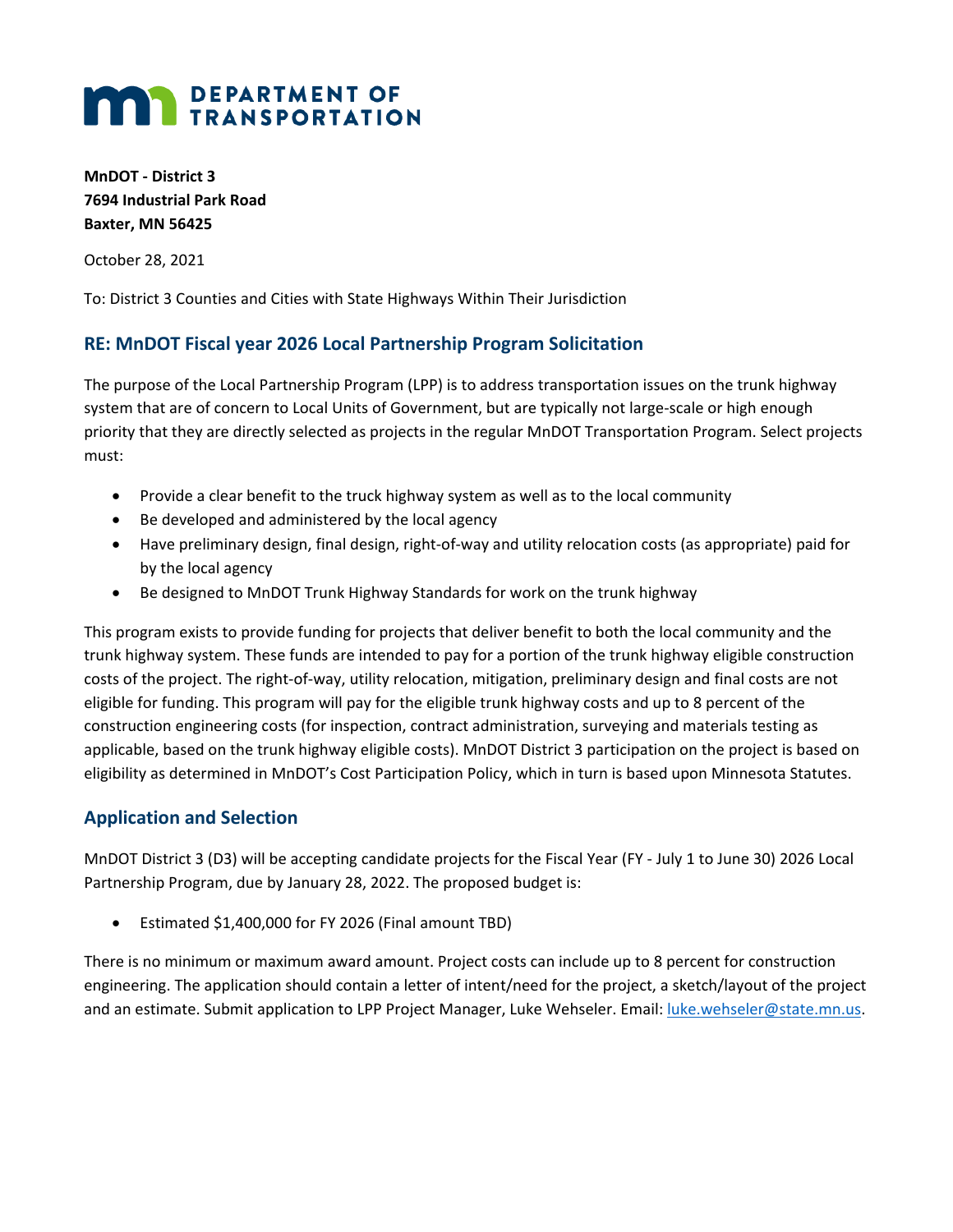## **Schedule**

- Application Deadline January 28, 2022
- Project selection March 16, 2022
- Central MN Area Transportation Partnership (ATP-3) approval of selected projects April 7, 2022
- Kick off meeting for project pre-scoping Date to be determined

The D3 Selection Committee (composed of District 3 Area Transportation Partnership Development Committee members) will select projects.

Please submit all applications to D3 State Aid no later than **Friday, January 28, 2022**. For questions regarding the Local Partnership Program, find more at the website<http://www.dot.state.mn.us/stateaid/lpp.html> or contact me at: 218-821-0618.

I look forward to working with you.

Sincerely,

U I We

Luke L. Wehseler MnDOT District LPP Project Manager 7694 Industrial Park Road Baxter, MN 56425 Ph: 218-821-0618 Email: [luke.wehseler@state.mn.us](mailto:luke.wehseler@state.mn.us)

cc: Mike Ginnaty Kelvin Howieson Steve Voss Mao Yang